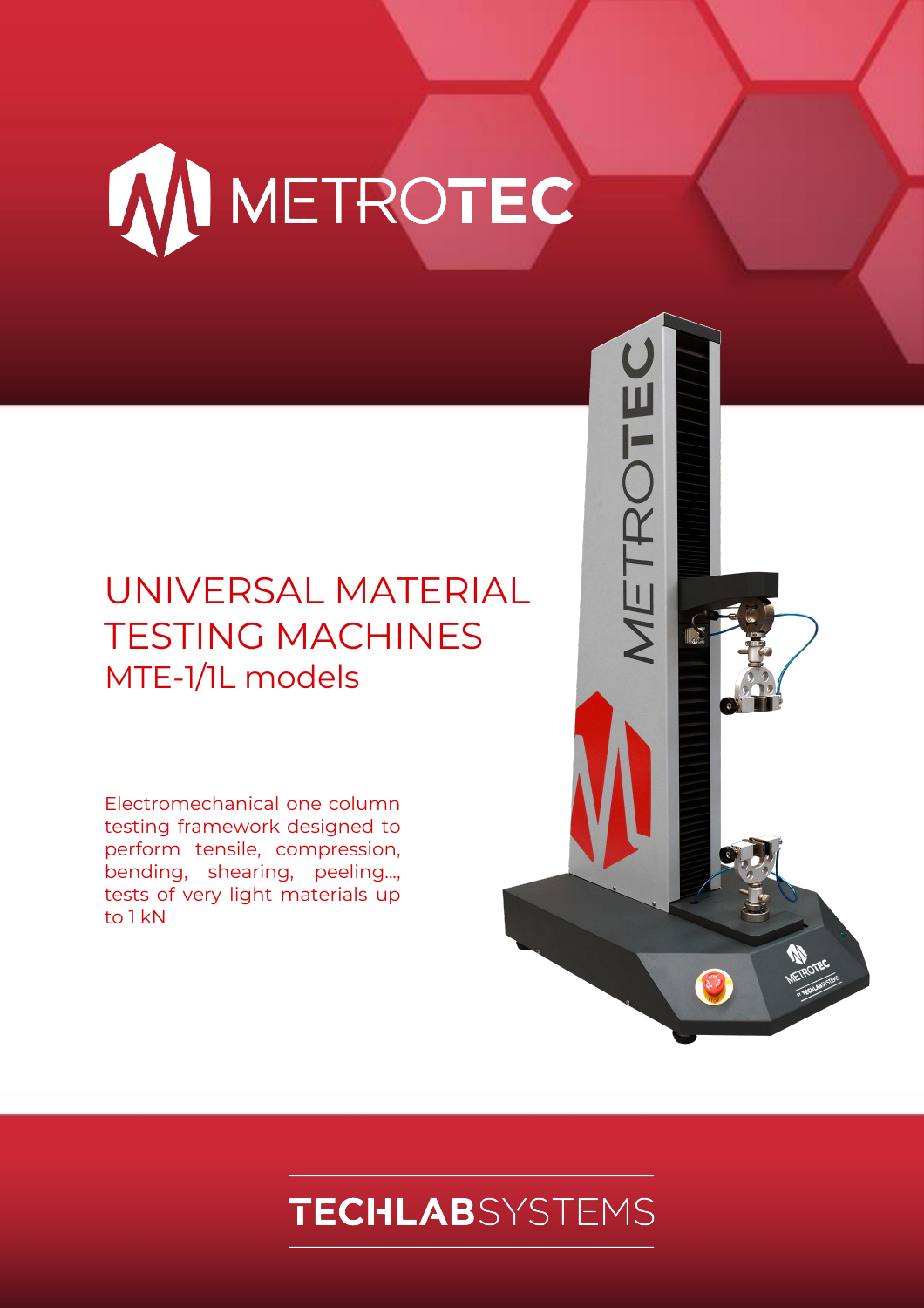

Universal Materials Testing Machines with one column testing framework designed to perform Tensile - Compression - Flex - Shear - Peel - Tear tests..., on samples of materials such as Plastics, Rubber, Adhesives, Textiles, Threads, Ropes ...

## **MTE-1/1L models**

- **Maximum force capacity: 1 kN**
- **Available load cells not included in the standard supply: 1kN - 500N - 250N - 100N - 50N y 10N**
- **Tests - Tension – Compression - Flexion - Shear...**
- **Accuracy ± 0,5% (Class 0,5)**
- **Electromechanical drive**
- **The Testing Machine in standard supply is equipped with METROTEST testing software and Laptop**
- **Large workspace in test area**
- **Ergonomic, robust and precise**



## **General Information**

The MTE-1/1L Universal Electromechanical Testing Machines have the most advanced and reliable structure in the framework of electromechanical tests with ball circulation spindle. The computerized control system allows for closed-loop control of parameters such as test force, specimen deformation and crossbar travel, etc. The system realizes in real time on the PC screen test diagrams, test curves and creation of test reports. Closed-loop control through the METROTEST test program makes it possible to carry out cyclical tests. By simply connecting with different accessories, the MTE-1/1L series machines can test various materials and components to suit your needs in quality control and research.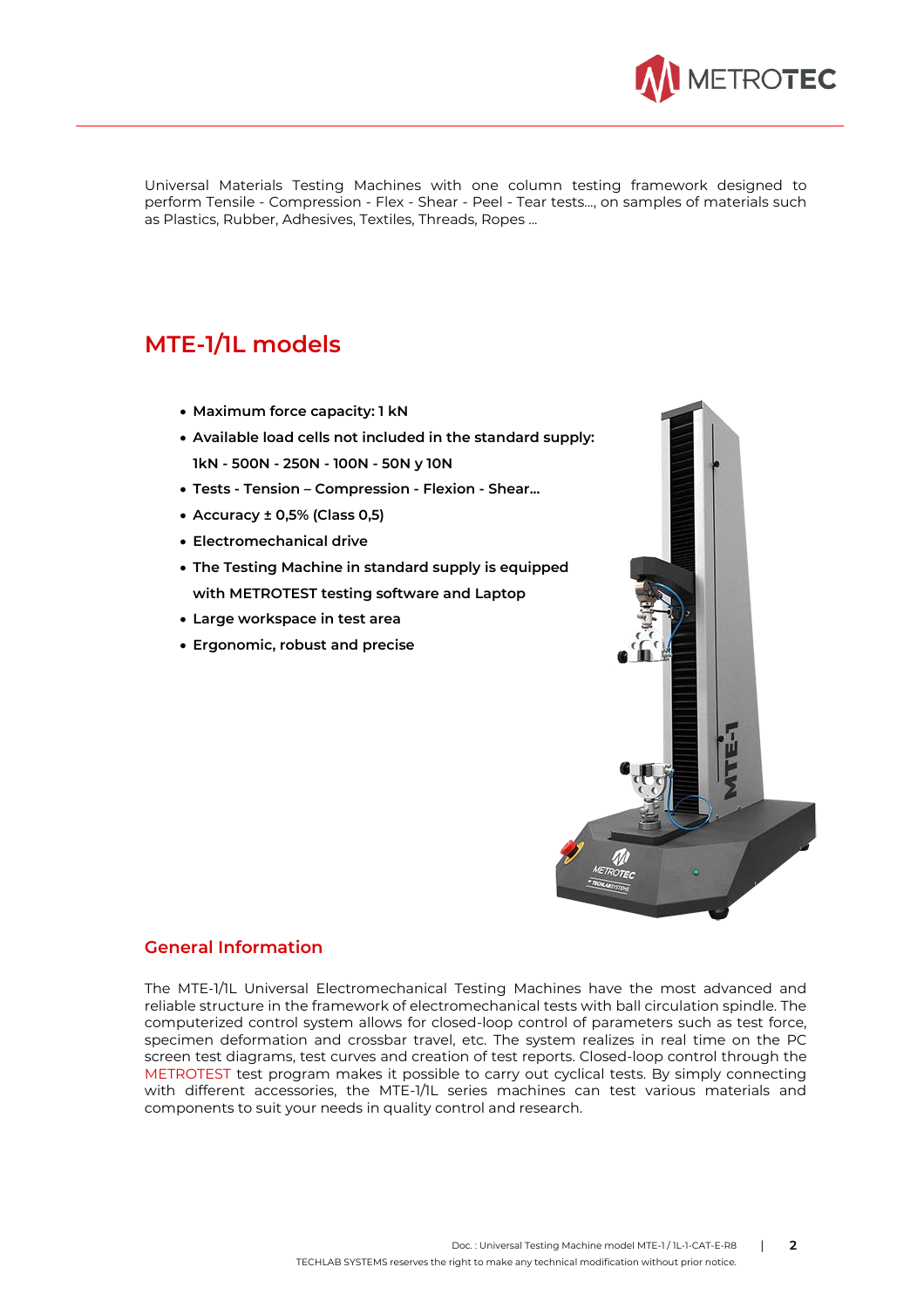

In the International Standards compliance section, it meets or exceeds the requirements of the following standards: ISO 7500-1, ASTM-E4, EN 10002-2, BS 1610, DIN 51221, and ISO 6892.

In order to configure the tests and complete the MTE-1 Universal Testing Machines, we optionally have a wide range of test accessories such as Grips, Extensometers, Flexural Bending Fixtures, Special Devices, etc.

The **MTE-1 UNIVERSAL MATERIALS TESTING MACHINE** is made up of a robust frame in which the test frame is located. The high stiffness frame incorporates a crosshead guidance system to prevent side loading of the sample under test. The test frame is made up of a low friction coefficient drive and re-circulation ball screw with protectors and a rectified and chromed steel guide column.

Force measurement is carried out through a compression-tension load cell housed in the mobile crossbar. The necessary test tools are attached to this load cell (not included in the standard supply of the MTE-1 Universal Testing Machine).

The test framework admits overloads of 120% of the nominal force without affecting its measurement or operating precision, which gives the frame a great robustness and safety of correct operation under intensive work.

It has a system of upper and lower travel limiters adjustable independently by the user. Inside the base box are included the transmission elements, the transformer, regulation electronics, servo motor, etc.

## **Features**

- **Fully computerized: The control and measurement system with a specific electronic card used for testing machines, performing the tare to zero and adding a setting which is very reliable.**
- **It has a Database manager for the test results which stores according to a standard format which facilitates analysis and transfer to other programs.**
- **Compliance with testing requirements for all types of materials with all international testing standards.**
- **With a wide range of graph functions, curve color changes, magnifications (zoom), reductions, curve auto-scaling can be performed (making it easier and shorter to run a test with a new material), displacement of the curves in the deformation axis, designate standard curve, association of labels to each graph, indication of the values digitally on the screen and printing of all kinds of test curves.**
- **Modular design makes it easier to upgrade software in the future.**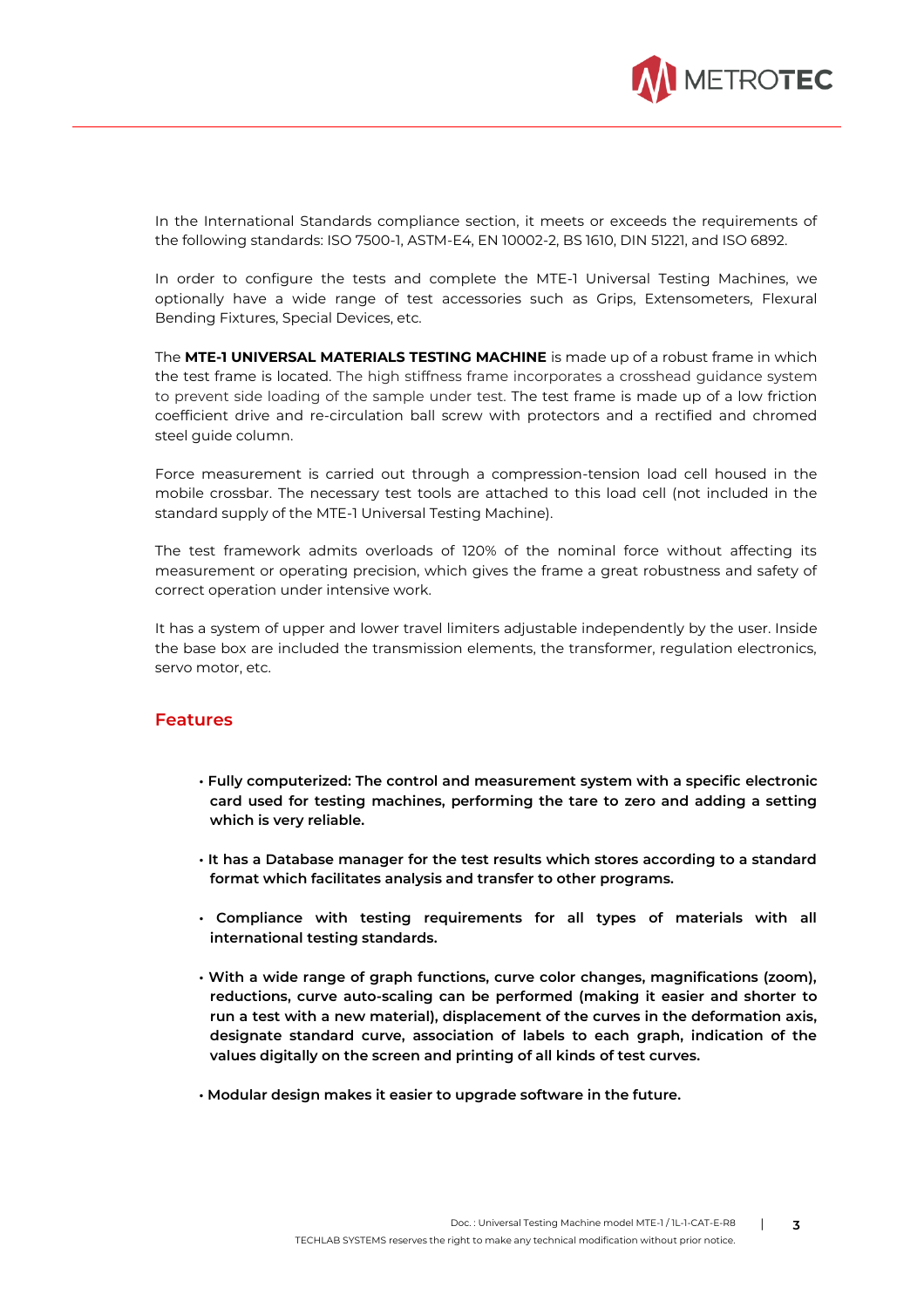

## **METROTEST material testing software**

METROTEST testing program based on WINDOWS MS is easy and fast to use to achieve different functions, adaptable to most operator habits. With all the integrated functions such as test sample information, sample choice, data display, data processing, data analysis, test operations ... easy to use.

|                                                                                                                                                                                                                                                                                                                                                                                                                                                                                                                | Martinha: DATA HANN, 20, 6, 47, 1925). TRACCKIN STANDAL | 切布像                          |               |                          |                  |                 |
|----------------------------------------------------------------------------------------------------------------------------------------------------------------------------------------------------------------------------------------------------------------------------------------------------------------------------------------------------------------------------------------------------------------------------------------------------------------------------------------------------------------|---------------------------------------------------------|------------------------------|---------------|--------------------------|------------------|-----------------|
| Collansini                                                                                                                                                                                                                                                                                                                                                                                                                                                                                                     | <b>Januar Classican</b>                                 |                              | $\bullet$     | <b><i>LOOHT</i></b>      |                  |                 |
| 0.0000                                                                                                                                                                                                                                                                                                                                                                                                                                                                                                         | 8.00 am/air.<br><b>MAINER</b><br><b>SAL</b>             |                              |               |                          |                  |                 |
| <b>Informe</b>                                                                                                                                                                                                                                                                                                                                                                                                                                                                                                 | laser                                                   |                              |               |                          |                  | $-0.001$        |
| <i><u>meferencia</u></i>                                                                                                                                                                                                                                                                                                                                                                                                                                                                                       | pruebas laser                                           |                              |               |                          | <b>THE ROOM</b>  |                 |
|                                                                                                                                                                                                                                                                                                                                                                                                                                                                                                                |                                                         | <b>Fillett</b>               |               |                          |                  |                 |
|                                                                                                                                                                                                                                                                                                                                                                                                                                                                                                                |                                                         |                              |               |                          |                  |                 |
| <b><i><u>PRODUCTS</u></i></b><br><b>Autors</b>                                                                                                                                                                                                                                                                                                                                                                                                                                                                 | Fuerza N                                                | <b>NELL' THE READS</b>       | $\vec{0}$     | Borrar probeta           |                  | THE             |
| <b>Higgsta</b>                                                                                                                                                                                                                                                                                                                                                                                                                                                                                                 |                                                         | $-0.10000$                   |               |                          |                  |                 |
| <b>Parterpilar</b>                                                                                                                                                                                                                                                                                                                                                                                                                                                                                             | Ē.<br>M.M.                                              |                              |               |                          |                  |                 |
|                                                                                                                                                                                                                                                                                                                                                                                                                                                                                                                |                                                         | 宮に語                          | EB            | Copiar gráfica           | <b>Teacher M</b> |                 |
| $\begin{array}{c c c c} \hline & \text{amass} & \text{mod} \\ \hline \multicolumn{3}{c }{\text{comass}} & \multicolumn{3}{c}{\text{mod}} \\ \multicolumn{3}{c}{\text{comass}} & \multicolumn{3}{c}{\text{comass}} \\ \hline \multicolumn{3}{c}{\text{comass}} & \multicolumn{3}{c}{\text{comass}} \\ \hline \multicolumn{3}{c}{\text{comass}} & \multicolumn{3}{c}{\text{comass}} \\ \hline \multicolumn{3}{c}{\text{comass}} & \multicolumn{3}{c}{\text{comass}} \\ \hline \multicolumn{3}{c}{\text{comass}}$ |                                                         | accoco                       |               |                          |                  |                 |
| <b>SALCTON MAIL</b>                                                                                                                                                                                                                                                                                                                                                                                                                                                                                            |                                                         |                              | ÷             | Cambiar color de la      |                  |                 |
| <b><i>ARRISTMENT</i></b>                                                                                                                                                                                                                                                                                                                                                                                                                                                                                       | to an                                                   |                              |               |                          |                  |                 |
|                                                                                                                                                                                                                                                                                                                                                                                                                                                                                                                |                                                         |                              |               | gráfica                  | <b>His alth</b>  |                 |
| $rac{19.01}{8.875}$<br>$44 - 4$                                                                                                                                                                                                                                                                                                                                                                                                                                                                                |                                                         | THE REC. ESS                 |               | Asignar etiqueta         |                  |                 |
| Terr.<br><b>Writing</b><br>LLC                                                                                                                                                                                                                                                                                                                                                                                                                                                                                 | ALM .                                                   |                              | Œ             |                          |                  |                 |
|                                                                                                                                                                                                                                                                                                                                                                                                                                                                                                                | $\overline{a}$                                          | 000000                       | <b>Carl I</b> | Mostrar curvas con       |                  |                 |
|                                                                                                                                                                                                                                                                                                                                                                                                                                                                                                                |                                                         |                              |               |                          |                  | ш               |
|                                                                                                                                                                                                                                                                                                                                                                                                                                                                                                                |                                                         |                              |               | desplazamiento           | anaca            | <b>CONTRACT</b> |
|                                                                                                                                                                                                                                                                                                                                                                                                                                                                                                                |                                                         |                              |               |                          |                  |                 |
|                                                                                                                                                                                                                                                                                                                                                                                                                                                                                                                | <br>$-$                                                 | <b>Metro</b>                 |               | Designar curva patron    |                  |                 |
|                                                                                                                                                                                                                                                                                                                                                                                                                                                                                                                | $-14181$<br>Alargamients %                              |                              |               |                          |                  |                 |
|                                                                                                                                                                                                                                                                                                                                                                                                                                                                                                                |                                                         | iesi                         |               | Introducción dimensiones |                  |                 |
|                                                                                                                                                                                                                                                                                                                                                                                                                                                                                                                |                                                         |                              |               |                          |                  |                 |
|                                                                                                                                                                                                                                                                                                                                                                                                                                                                                                                |                                                         |                              |               | de la probeta            |                  | Ð               |
| Passakossessa                                                                                                                                                                                                                                                                                                                                                                                                                                                                                                  |                                                         | <b><i>BIRMARY 10 ALD</i></b> |               |                          |                  |                 |

- **Very clear, intuitive, attractive interface design with information on the screen.**
- **Choice of different units for each of the results.**
- **Route of all the points of the graph, point by point.**
- **Association of labels to each graph.**
- **Creation and management of standard curves.**
- **Context sensitive help**
- **Customizable report**
- **Reports in PDF format directly without the need for additional software**
- **Automatic auto scaling on charts**
- **Test limits independent of graph limits**
- **Auto-save of results, specimen by specimen**
- **Single or multiple curve display**
- **Customizable interface**
- **Option to request sample dimensions at the beginning of each trial.**
- **On-screen information of the tasks being carried out by the program (log)**
- **Visual parameterization of results**

| <b>Informe</b>                                                                                                                                 |                                     | Ensayo de ejemplo      |                                                                                 |                                      |  |  |
|------------------------------------------------------------------------------------------------------------------------------------------------|-------------------------------------|------------------------|---------------------------------------------------------------------------------|--------------------------------------|--|--|
| Referencia                                                                                                                                     |                                     | cittomozonata asidound |                                                                                 |                                      |  |  |
| Parametros Velocidades Calculto Cratica<br>Procarga<br>Caida %<br><b>Betorns Automatico</b><br><b>Limite Fuerza</b><br><b>Limite Estension</b> | (1,00)<br>5<br>σ<br>600.00<br>00,00 | ŵ<br>fs:<br><b>Has</b> | $(0.02 - 50030.001)$<br>$(0 - 100)$<br>(9.00 - 50030,00)<br>$(0.00 - 1000.001)$ | <b>DK</b><br>Cusal<br><b>Tarming</b> |  |  |

|                                                                                                                                                                                                                                                                                                                                                                                                                                                                                    |            | <b>Cálculos</b>   |                                                                                  | <b>Descripción</b> |                |  | ON |
|------------------------------------------------------------------------------------------------------------------------------------------------------------------------------------------------------------------------------------------------------------------------------------------------------------------------------------------------------------------------------------------------------------------------------------------------------------------------------------|------------|-------------------|----------------------------------------------------------------------------------|--------------------|----------------|--|----|
| Deformacion a una Fuerza (D)<br>Expesor (Expense)<br>Extension En Fuerza Masina (E.FMas)<br>Extension en Flotura (E.Brk)<br>Fuecza a un Alarganiento (2) IF<br>Fuecza a una de Deformación B<br><b>Fuerza Maxima (FMax)</b><br><b>Fuecza Modia entre marcas (Fided)</b><br><b>Fuerza Minima (FMin)</b><br><b>Fuecca Rotura (FRot)</b><br>Limite Election Convencional (L. Election C.)<br>Module de Young ISO 527 (MYsung)<br>Module de Young (MYoung)<br><b>Seccion (Seccion)</b> |            |                   | IGD 522<br>Norver Graciation<br><b>ENNANT BURSET :</b><br><b>Module de Young</b> |                    |                |  |    |
|                                                                                                                                                                                                                                                                                                                                                                                                                                                                                    |            |                   | <b>Utiliza Eje</b><br><b>Defension</b>                                           |                    | - Abroarismo 3 |  |    |
| <b>FMas</b>                                                                                                                                                                                                                                                                                                                                                                                                                                                                        | Fflot<br>м | E.Bdc<br>$\cdots$ | <b>MY</b> oung<br>MP <sub>*</sub>                                                |                    |                |  |    |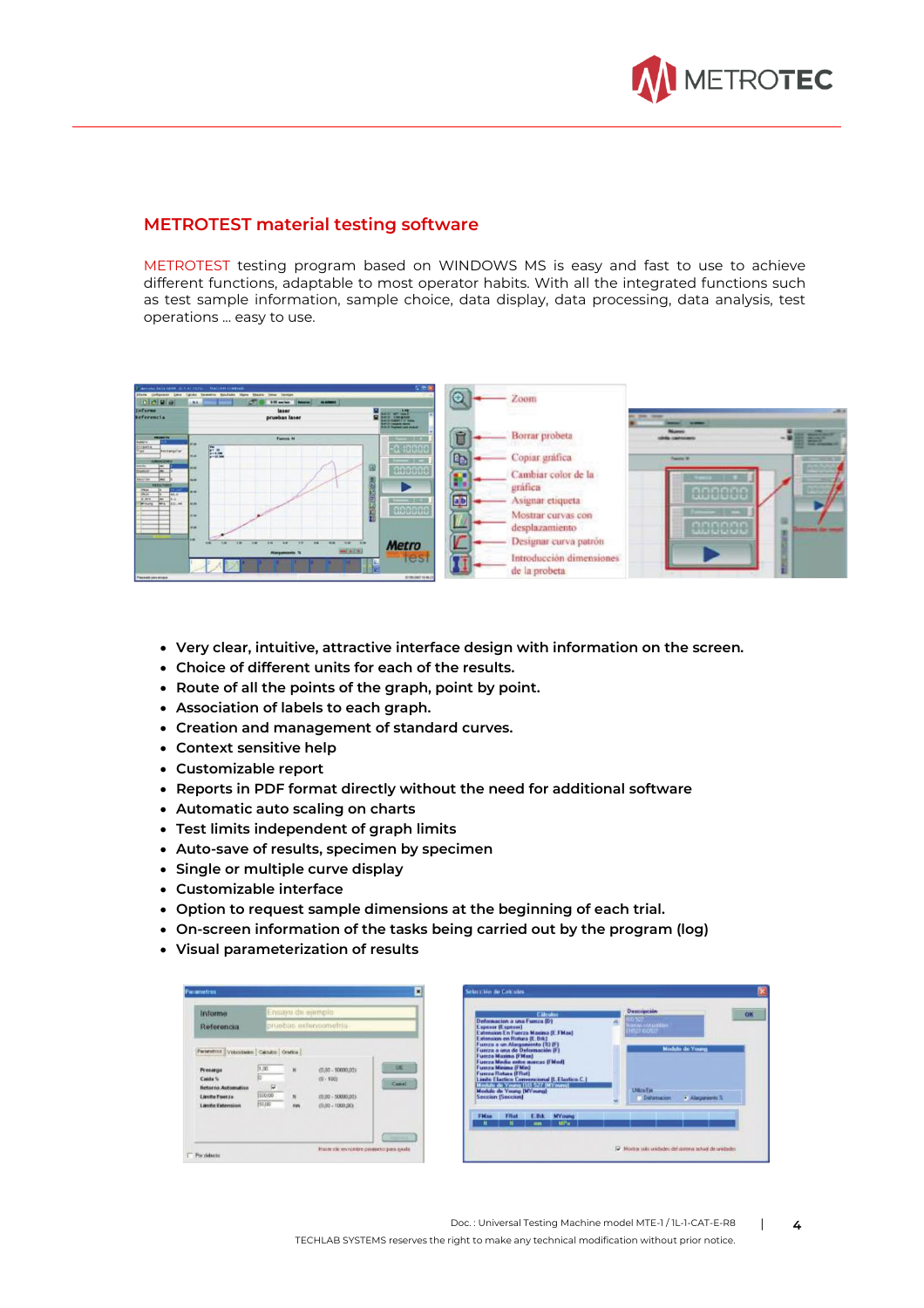

Depending on the type of materials and shapes of the test specimens to be tested, we have a wide range of accessories and test tools, such as Grips, Extensometers, Temperature Chambers...

**Ask us about your testing needs!**



(-70ºC +280 ºC))



**Extensometers** Small Elongations



**Extensometer** High Elongations



Doc. : Universal Testing Machine model MTE-1 / 1L-1-CAT-E-R8 | **5** TECHLAB SYSTEMS reserves the right to make any technical modification without prior notice.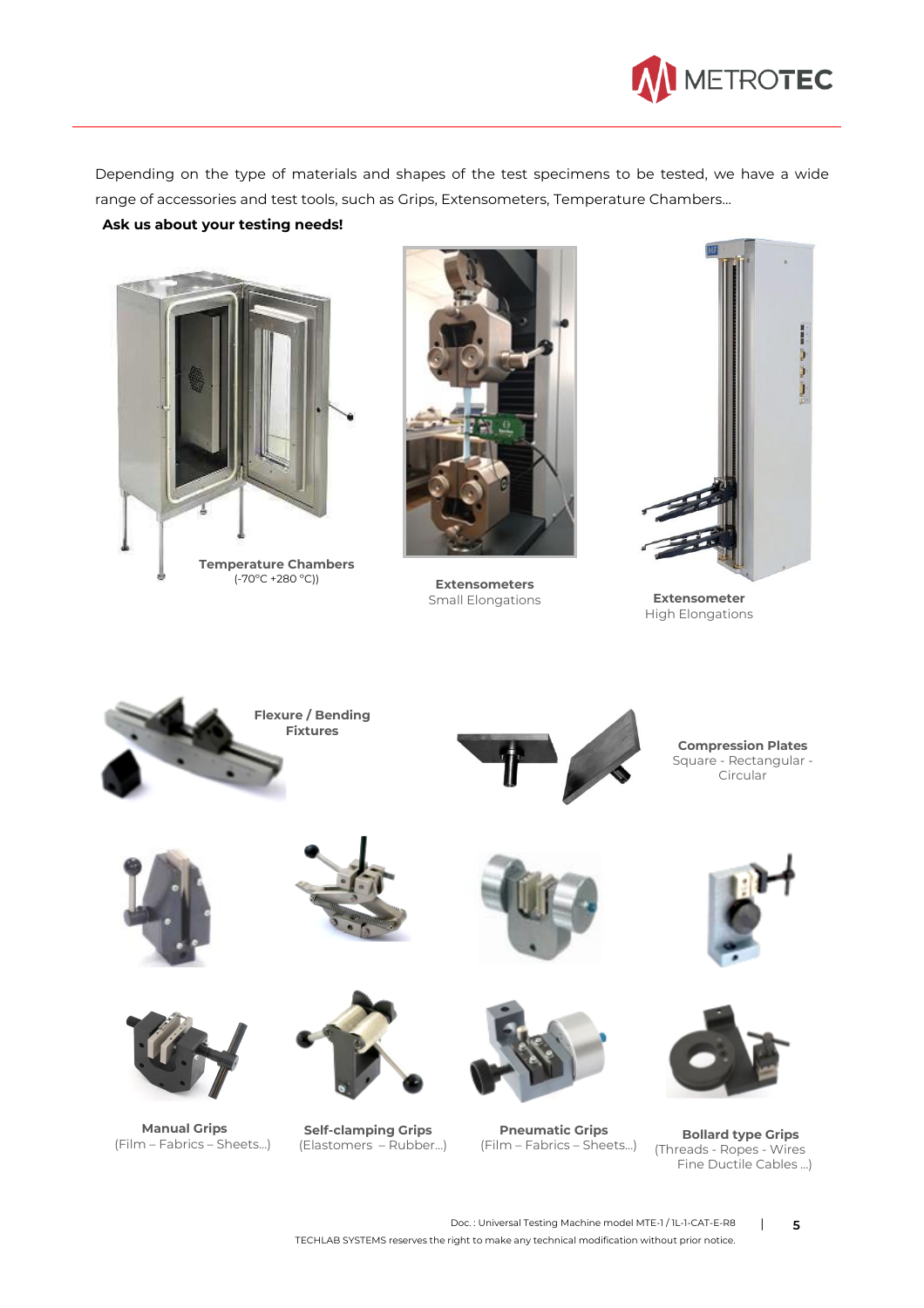

## **Functional Technical Specifications**

### Control unit

- **PC Control and METROTEST Testing Software**
- **Level of breakage of the sample (% of force drop at the end of the test)**
- **Maintenance of Peak Force / Extension in Tension or Compression**
- **Selection of force and deformation units**
- **External control mode by 15 "laptop**
- **RS-232 serial port**

#### Force measurement

- **Range: 2% to 100% - Accuracy 0.5% of applied force**
- **Precision in Forces: Class 0.5 (accuracy ± 0.5%)**
- **Load reading resolution: 1 / 200,000 points:**
	- o **1 / 100,000 in Traction**
	- o **1 / 100,000 in Compression**
- **Force Data Sampling Rate (internal): 30,000 S / second**
- **Digital load tare 20% with the Load Cell at its maximum capacity**
- **Selectable units: kN, N, cN, kgf, gf, lbf.**
- **Protection system of the Load Cell**
- **Programmable pre-load**
- **18 bit high speed A / D converter**

### Measurement of travel (mobile crosshead)

- **Direct measurement from the drive spindles**
- **Single measurement range (1 scale)**
- **Reading resolution: 0.001 mm**
- **Auto-return precision, better than 0.05mm**
- **Selectable units: Millimeters and Inches**
- **Programmable extension limits**

#### Speed control

- **Servo motor drive**
- **Variable speed range (see table)**
- **Variable return speed within range (see table)**
- **Default speed resolution: <0.02mm / minute**
- **Speed accuracy: ≤ ± 0.5%**
- **Variable Preload speed within the range (see table)**
- **Current protection system**



Doc. : Universal Testing Machine model MTE-1 / 1L-1-CAT-E-R8 | **6** TECHLAB SYSTEMS reserves the right to make any technical modification without prior notice.